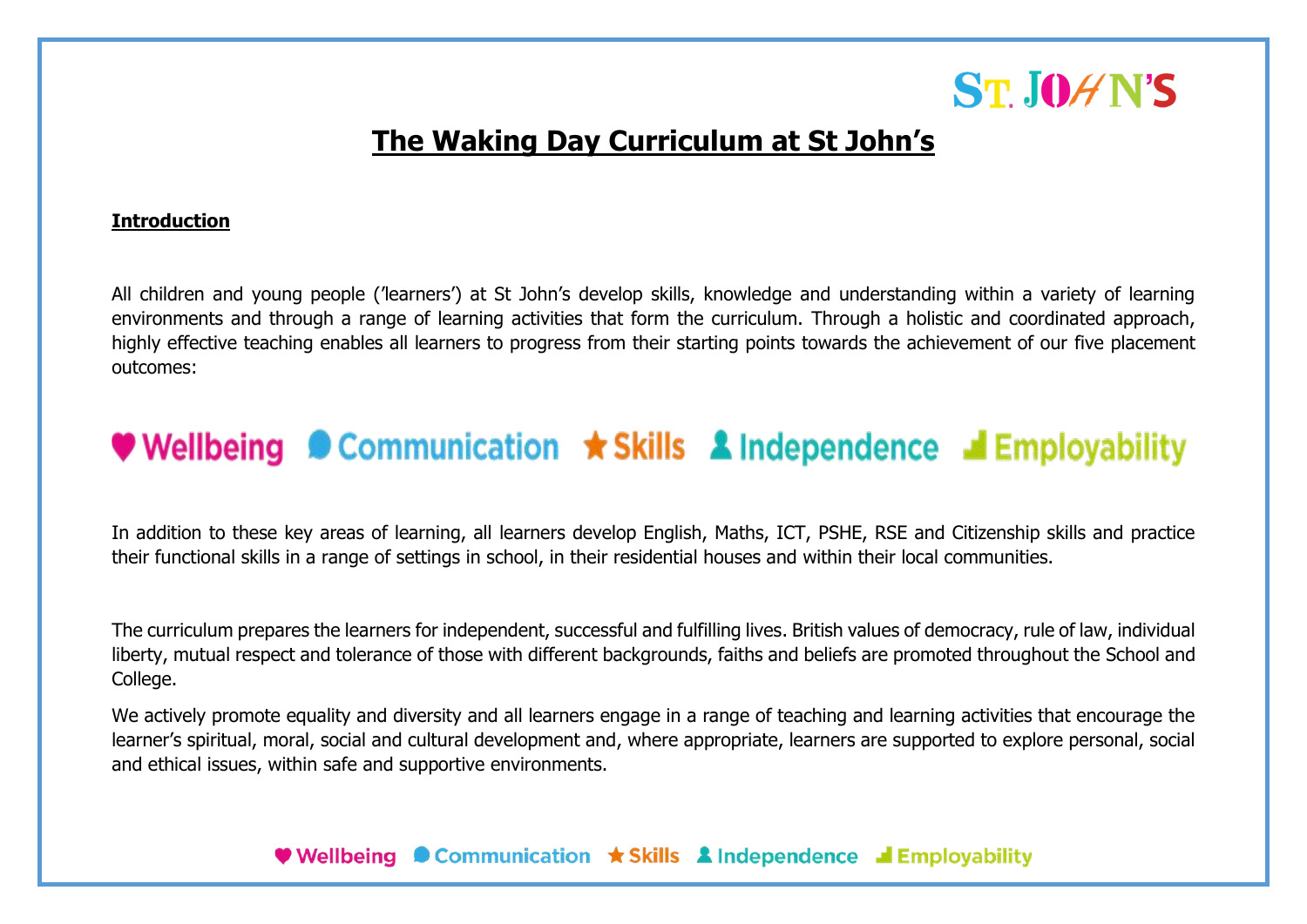## **ST. JOHN'S**

### **Waking Day Curriculum - Intent, Implementation and Impact**

| <b>Intent</b>                                                                                                                                                                              | <b>Implementation</b>                                                                                                                                                                                                                                                  | <b>Impact</b>                                                                                                                                                      |  |  |  |  |
|--------------------------------------------------------------------------------------------------------------------------------------------------------------------------------------------|------------------------------------------------------------------------------------------------------------------------------------------------------------------------------------------------------------------------------------------------------------------------|--------------------------------------------------------------------------------------------------------------------------------------------------------------------|--|--|--|--|
| The Waking Day Curriculum to not be a<br>separate entity to the school curriculum<br>but an extension that is complementary to<br>further refine, reinforce and contextualise<br>learning. | National<br>Curriculum<br>Based<br>the<br>on<br>programmes of study which are carefully<br>differentiated to ensure progression and<br>repetition in terms of embedding key<br>learning, knowledge and skills.                                                         | The learners will have the skills and<br>knowledge to move on and further their<br>education<br>and<br>develop<br>their<br>independence.                           |  |  |  |  |
| For learners to develop skills, knowledge<br>and understanding within a variety of<br>learning environments and through a<br>range of learning activities that form the<br>curriculum.     | Lesson delivery in creative and engaging<br>ways where confidence, resilience and a<br>'can do' attitude is nurtured through a<br>variety of teaching and learning strategies.<br>Differentiation and personalisation for<br>each learner matched with the appropriate | Reduced reliability on support.<br>Enjoy a rich quality life.<br>Fulfil their potential and be recognised and<br>valued for the special qualities they<br>possess. |  |  |  |  |
| Highly effective teaching and learning<br>school<br>residential<br>the<br>and<br>across<br>provision that enables all learners to<br>progress from their starting points towards           | level of adult support.<br>Use of ASDAN units, AQA Unit Award,<br><b>BKSB and Edexel Functional Skill Units to</b>                                                                                                                                                     | Learners have the skills to use in everyday<br>circumstances.                                                                                                      |  |  |  |  |
| the achievement the St John's five<br>placement outcomes:<br>• Wellbeing                                                                                                                   | provide a rich curriculum which provides<br>an accreditation/qualification pathway.<br>To work with key staff to ensure consistent                                                                                                                                     | The learners can see the progress they<br>have made through evidence gathered<br>over the academic year, giving them a<br>sense of achievement.                    |  |  |  |  |
| • Communication<br>• Skills<br>• Independence<br>• Employability.                                                                                                                          | approaches across settings to ensure that<br>staff understand and work towards the<br>same learning outcomes for each pupil.<br>Enable strong links between education<br>and care settings as they recognise that                                                      | Achievement of relevant and meaningful<br>accreditation and qualifications in this core<br>subject.                                                                |  |  |  |  |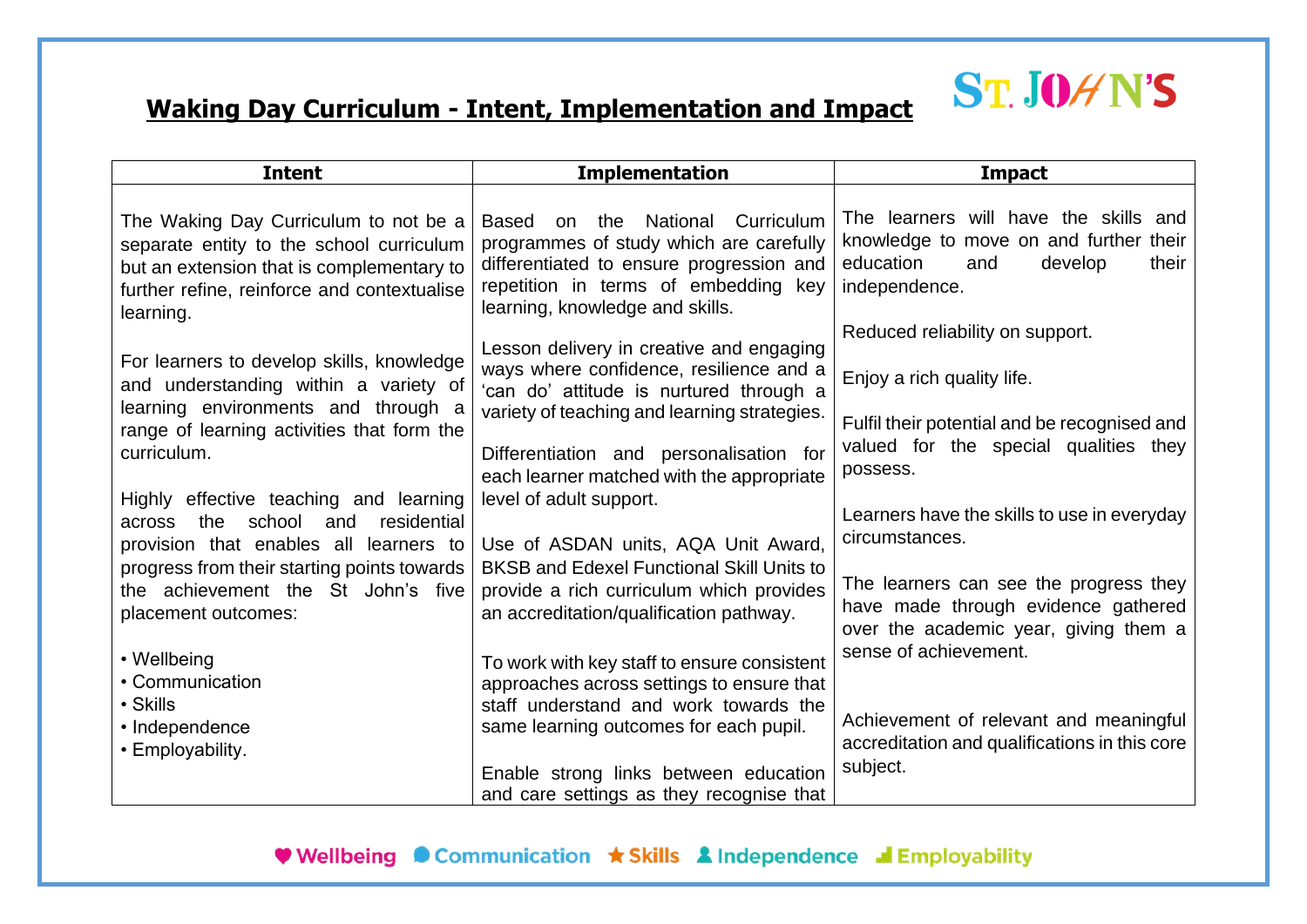# **ST. JOHN'S**

| All learners to develop English, Maths,                                                | the experience of the young person in                                                | Keep themselves safe.                   |  |  |  |  |
|----------------------------------------------------------------------------------------|--------------------------------------------------------------------------------------|-----------------------------------------|--|--|--|--|
| PSHE and ICT skills and practice their                                                 | residential care is, thus, significantly                                             |                                         |  |  |  |  |
| functional skills in a range of settings: in                                           | enhanced.                                                                            | Improved independence.                  |  |  |  |  |
| school, in the residential houses and in the                                           |                                                                                      | Widen their awareness, knowledge and    |  |  |  |  |
| community.                                                                             | Apply a holistic approach informed by                                                | appreciation of their environment and   |  |  |  |  |
|                                                                                        | education, health/therapy and care with<br>multidisciplinary<br>emphasis<br>on<br>an | world.                                  |  |  |  |  |
| To have a blended approach of education,<br>health, therapy and care.                  | therapeutic understanding of each learner                                            |                                         |  |  |  |  |
|                                                                                        |                                                                                      | Transference of their skills.           |  |  |  |  |
| To provide a Waking Day curriculum                                                     | Learners work towards accreditation and                                              |                                         |  |  |  |  |
| which prepares all learners well for                                                   | qualifications (where appropriate) that will                                         | Developed responsibility.               |  |  |  |  |
| independent, successful and fulfilling lives                                           | help them to thrive in later life.                                                   | Communicate, interact<br>and<br>express |  |  |  |  |
| which promotes British values of                                                       |                                                                                      | wishes and preferences.                 |  |  |  |  |
| democracy, rule of law, individual liberty,                                            | Set SMART<br>(specific,<br>measurable,                                               |                                         |  |  |  |  |
| mutual respect and tolerance of those with                                             | attainable, realistic and timely) learning                                           | Developed social skills in a supportive |  |  |  |  |
| different backgrounds, faiths and beliefs                                              | targets are set which take into account<br>each learner's starting point (baseline   | environment.                            |  |  |  |  |
| are promoted throughout the provision.                                                 | assessment) with a consistent approach                                               |                                         |  |  |  |  |
|                                                                                        | across settings to ensure that staff                                                 | Developed and managed family and peer   |  |  |  |  |
| To promote equality and diversity where                                                | understand and work towards the same                                                 | relationships.                          |  |  |  |  |
| learners engage in a range of teaching<br>and learning activities that encourage their | learning outcomes for each learner.                                                  | Maintained dignity and self-esteem as   |  |  |  |  |
| spiritual, moral, social and cultural                                                  | Promotion of naturally occurring skill                                               | individuals.                            |  |  |  |  |
| development and where appropriate,                                                     | development.                                                                         |                                         |  |  |  |  |
| learners are supported<br>to explore                                                   | Record,<br>recognise<br>celebrate<br>and                                             | Be valued members of the community      |  |  |  |  |
| personal, social and ethical issues within                                             | incidental learning. Promotion of fun and                                            | and gain a sense of their identity.     |  |  |  |  |
| safe and supportive environments.                                                      | pleasure in the recognition of achievement                                           |                                         |  |  |  |  |
|                                                                                        |                                                                                      |                                         |  |  |  |  |
| Transference of skills that the learners                                               | Learning during waking hours that is                                                 |                                         |  |  |  |  |
| acquire within the school into their home                                              | highly individualised to each<br>young                                               |                                         |  |  |  |  |
| and social settings.                                                                   | person's needs and interests.                                                        |                                         |  |  |  |  |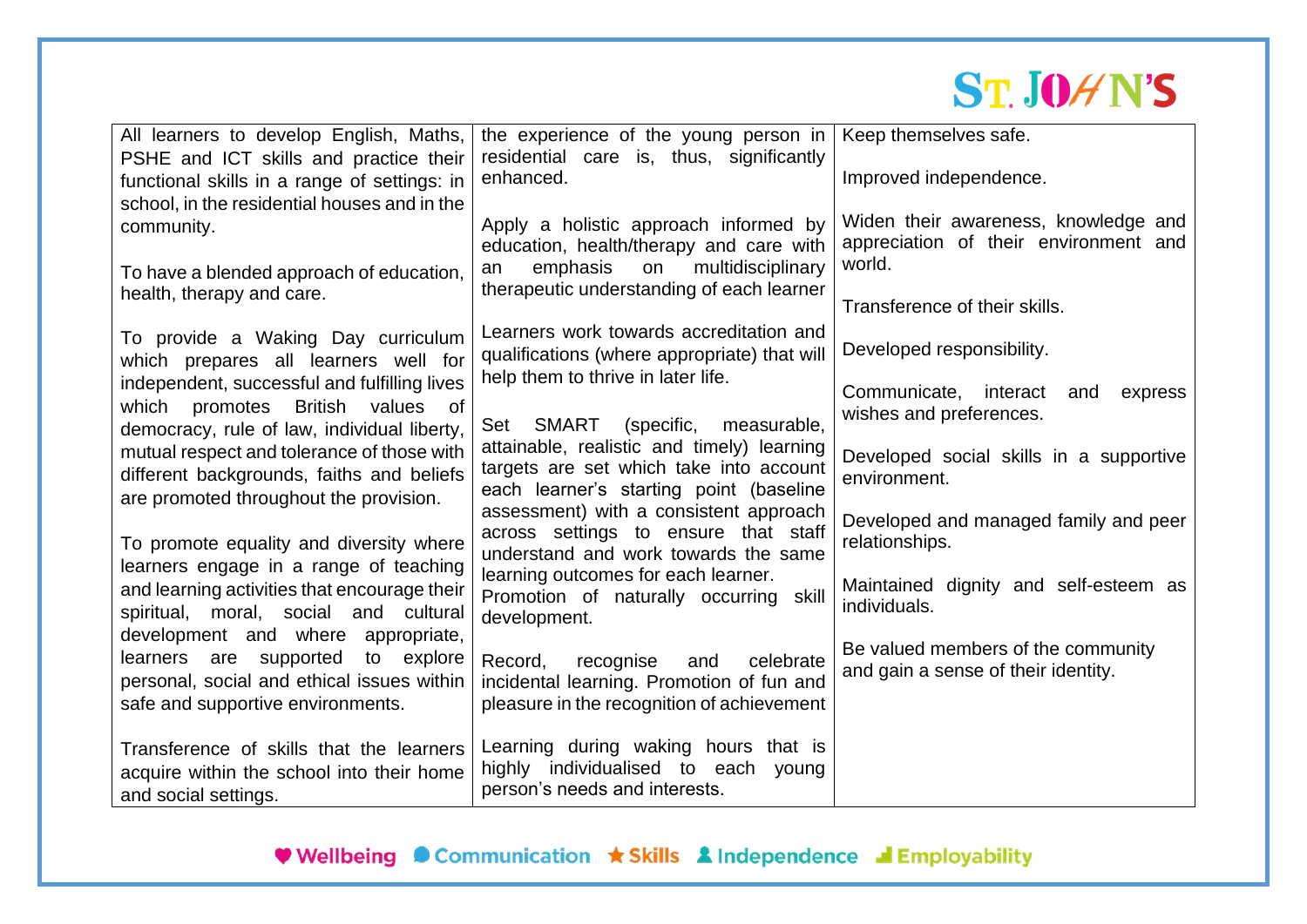# **ST. JOHN'S**

| To engage the learners in tasks through a<br>diverse and varied curriculum to give them<br>skills that will help them for future learning,<br>employment and independence. | Multidisciplinary staff meet regularly to<br>ensure that there is the opportunity for<br>there to be a crossover of teaching and<br>learning between the education and care<br>provision. |  |
|----------------------------------------------------------------------------------------------------------------------------------------------------------------------------|-------------------------------------------------------------------------------------------------------------------------------------------------------------------------------------------|--|
| To have the knowledge to enable the<br>learners to achieve to the best of their<br>ability.<br>The learners will be encouraged to                                          | The acquisition of skill is assessed and<br>planned between the education and care<br>teams, and evidenced, evaluated, and<br>reviewed on a regular basis.                                |  |
| collaborate and share their learning, they<br>are given opportunities to communicate<br>their understanding clearly and in a<br>variety of ways.                           | Progress against targets and skill learning<br>is recorded on Databridge, Connecting<br>Autism<br>Steps,<br>Progress<br>and<br>Evisense/Earwig Academic.                                  |  |
|                                                                                                                                                                            | Impact of the management of the learners'<br>intervention<br>health and<br>therapy<br><b>IS</b><br>recorded.                                                                              |  |
|                                                                                                                                                                            | Parents and Carers are communicated<br>with regularly and support strategies<br>shared.                                                                                                   |  |
|                                                                                                                                                                            | enrichment<br>Offer<br>opportunities<br>for<br>activities on and off site.                                                                                                                |  |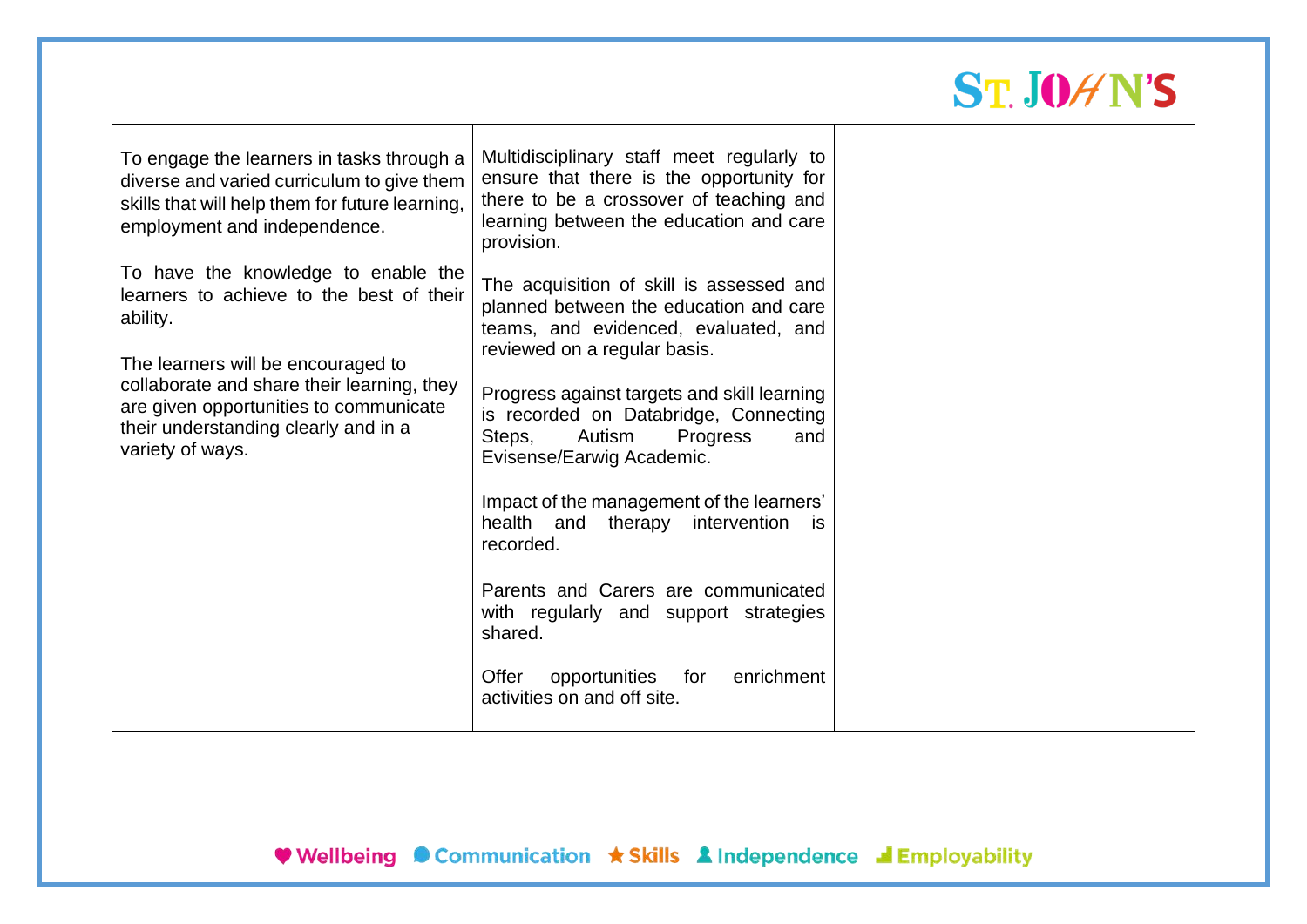

**ST.JOAN'S** 

Holistic Approach • Embedded Learning • Personalised Teaching • Integrated Therapy • Shared Individual Targets • Transference of skills • Positive Behaviour Support • Community Learning • Learner Voice • Academic Achievement • Extra Curricular Enrichment Activities • Creative and Flexible

Starting Point / Aspirations / Baseline Starting Point / Aspirations / Baseline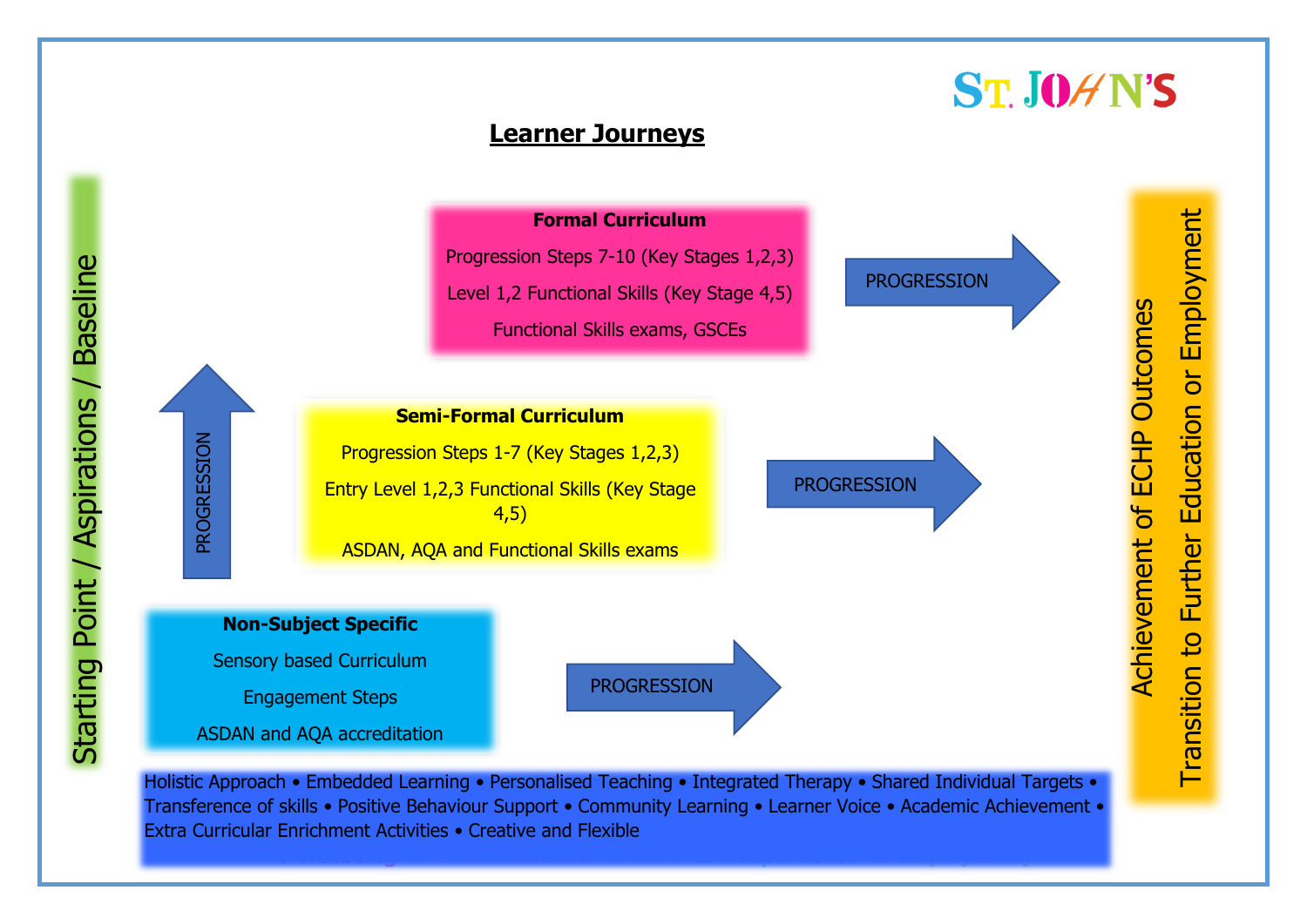## **ST.IOAN'S**

#### **Learner Journeys**

Each learner is assigned to a learning journey based on their starting point, aspirations and baseline. Within this, they access small class groups with a high level of specialist staff. The three learner journeys use personally designed programmes and timetables. These learning journeys provide opportunities for a therapeutic approach through non-subject specific learning, semi-formal learning and subject specific learning.



#### **The Curriculum**

Staff at St. John's plan and deliver a 'waking day curriculum' for residential learners that maximises opportunities for skill acquisition, over and above the school timetabled day. Opportunities for residential learners to learn and to practice skills are taken in the early morning, evenings and at weekends. The 'waking day curriculum' is not a separate entity to the school curriculum but rather an extension that is complementary. It is designed to enable further refinement, reinforcement and contextualisation of learning.

Often our children and young people are not able to generalise the skills that they have learnt in the classroom to other environments and therefore the content from the classroom is translated into their home and social settings too.

It is key that the learners make progress towards all their placement outcomes, no matter what the activity they are engaged in, at any time of the day. This includes break times, social times, community visits, transitions, meal-times and personal care. Therapies are also integrated throughout the day, and throughout the learning, with the curriculum supporting the delivery of therapy and therapy therefore supporting the learner progress. Each learner has their own curriculum, in the form of their own aspirations, outcomes and individual timetables.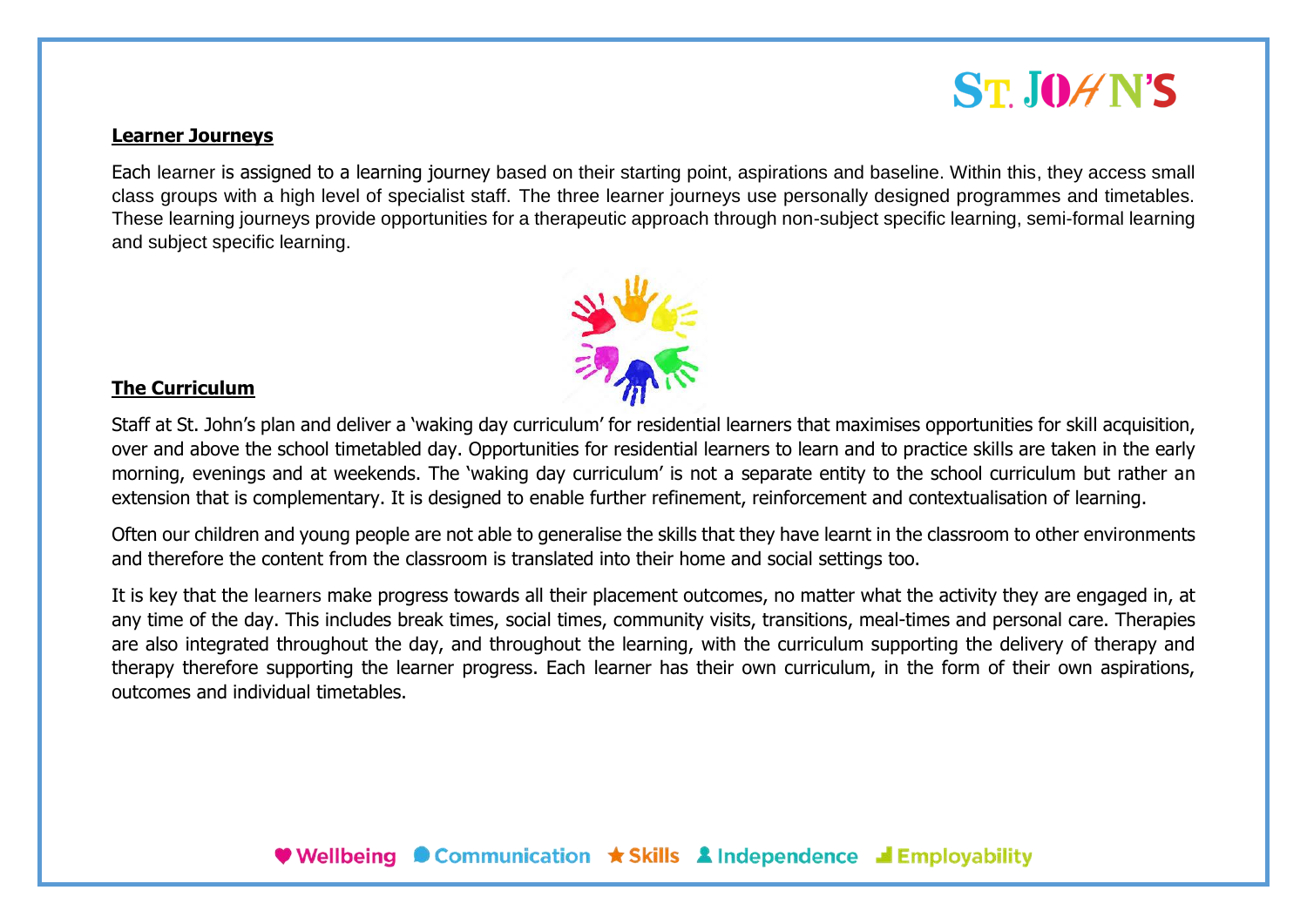# **ST.JOAN'S**

#### **Waking Day Curriculum at St John's**



Broad and Balanced Curriculum

Shared Topics

Personalised Timetable

Learning Targets (IEP, Maths, English)

Individual Accreditation/Qualification Pathway

Capture Incidental Learning





Shared Planning and topics Shared Learning Targets AQA and ASDAN Units Transference of Skills Capture Incidental Learning Shared evidence building